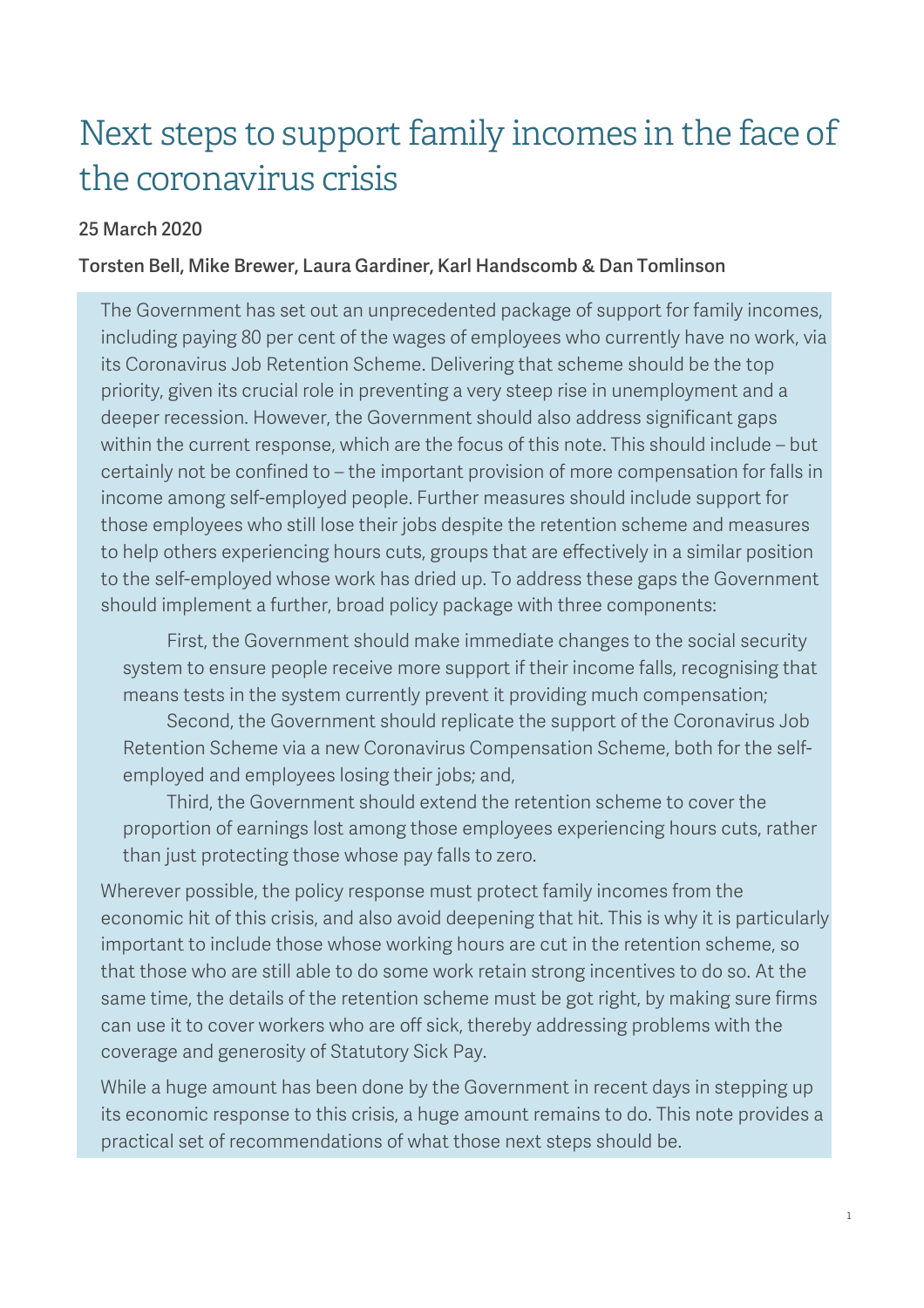# The Government has announced a bold package to support family incomes, with operationalising and finessing the retention scheme now a top priority

Last week, the Chancellor [announced](https://www.gov.uk/government/speeches/the-chancellor-rishi-sunak-provides-an-updated-statement-on-coronavirus) the Coronavirus Job Retention Scheme, under which the state will reimburse firms for up to 80 per cent of the wages of their employees who are without work because of coronavirus. This is an unprecedented policy in the UK's peacetime economic history, but a vital one. The direct effect is to reduce wage bills for firms and ease the income shock for families. It should also give workers and firms more certainty about how they will get through the months ahead, which will reduce the scale of the coming recession by limiting further falls in consumption. And by encouraging employers to retain their workforce rather than fire people, it will help firms recover more quickly once the worst of the crisis is over.

The Government's top priority should now be to get this scheme operational as soon as possible. Policy makers should also communicate the details of how the scheme will work as swiftly as possible to firms (with information appearing [here](https://www.businesssupport.gov.uk/coronavirus-business-support/) as we write this). For the scheme to deliver its core objectives, it will be important to ensure that:

- Firms cannot be selective in putting some employees on the scheme while also laying off, or giving no hours to, others;
- Prior earnings are assessed appropriately for those with volatile pay, by averaging over a number of pay periods; [i](#page-11-0) and,
- Sick workers are covered by the scheme, which is the easiest way to address Statutory Sick Pay's coverage gaps and low generosity.

Alongside this, the Government also announced a £7 billion increase in means-tested benefits. As we analysed [here,](https://www.resolutionfoundation.org/comment/key-take-aways-chancellors-package-of-measures-to-support-workers-coronavirus-crisis/) this includes increasing the basic rate of Universal Credit (UC) and Working Tax Credit by an unprecedented £20 a week, an additional £1 billion targeted at those who are renting, and scrapping the minimum income floor (MIF) in UC that limits the level of support for the self-employed. While the Chancellor missed the opportunity to reform [tax credits so that they can respond immediately when earnings fall,](https://www.resolutionfoundation.org/publications/doing-what-it-takes/) the announced measures represent a significant strengthening of support that will benefit many millions of families whose earnings fall or jobs disappear.

# Attention is now focused on the self-employed, but the challenge in terms of the coverage of the retention is much broader

The Coronavirus Job Retention Scheme is intended to encourage employers to hold onto their employees during the crisis, and its assessment system is based on those paid via PAYE. This means that it does not extend to the self-employed [\(apart from,](https://www.ifs.org.uk/publications/14764) potentially, people employed by [their own companies\)](https://www.ifs.org.uk/publications/14764).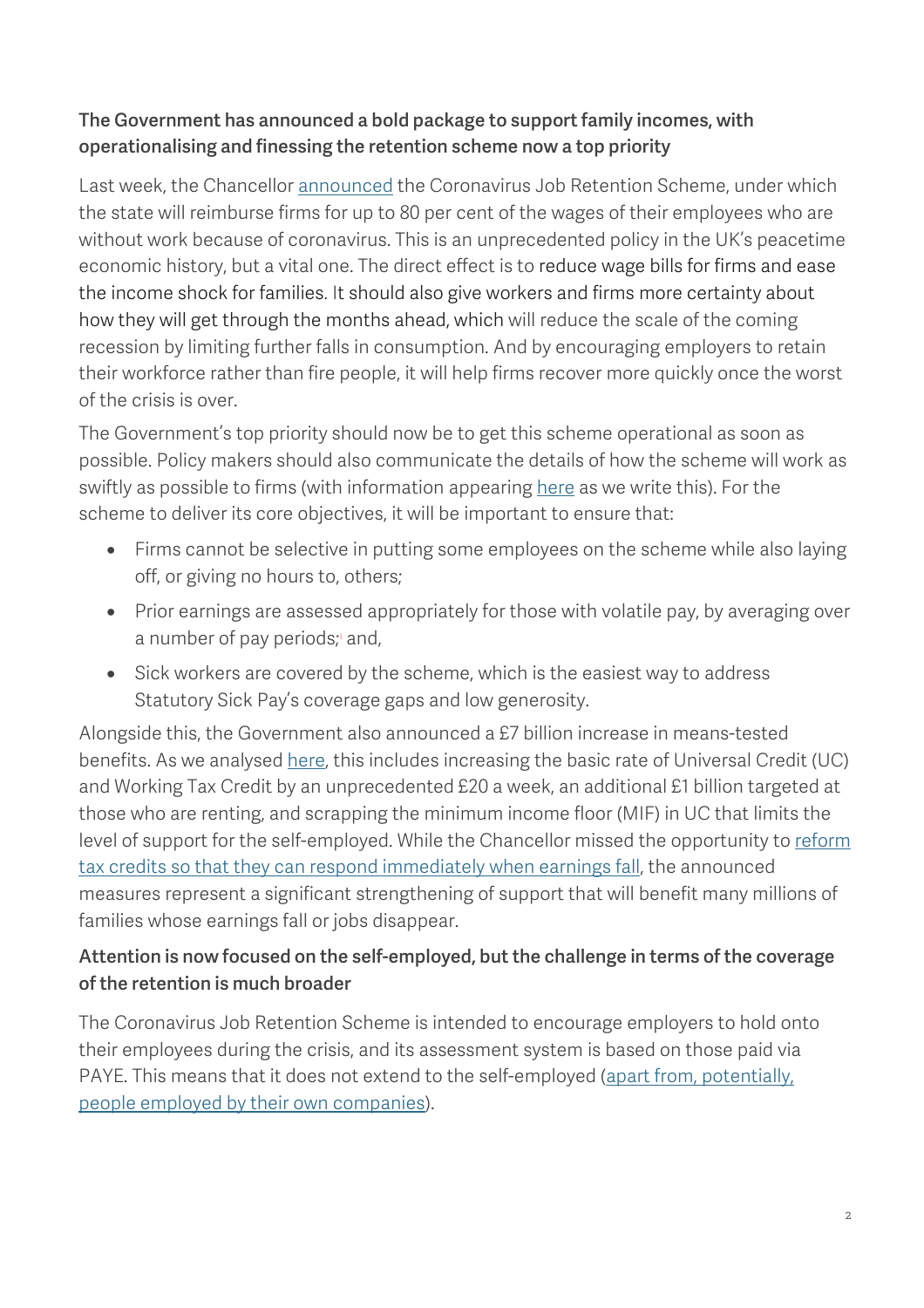That said, the Chancellor has announced significant changes to social security support for the self-employed. As well as the removal of the MIF in UC, changes to contributory Employment and Support Allowance (ESA) were announced in the Budget, intended to support the self-employed during periods of sickness (see [Box 1](#page-2-0) for details of how the social security treatment of the self-employed has changed in the past two weeks).

#### <span id="page-2-0"></span>**Box 1: Recent changes to social security benefits for the self-employed**

Historically, the self-employed have not been entitled to Statutory Sick Pay or the same social security benefits as employees (notably contributory Jobseeker's Allowance), although recent State Pension reforms have dramatically equalised their treatment. In return, the self-employed pay lower [National Insurance contributions](https://www.resolutionfoundation.org/publications/a-tough-gig-the-nature-of-self-employment-in-21st-century-britain-and-policy-implications/) (and other taxes on labour income, if incorporated).

In addition, Universal Credit's minimum income floor meant that low-earning self-employed people received less support than in the tax credits system. In order to prevent fraud and avoid the state subsidising unprofitable instances of self-employment, the MIF used to mean that, when assessing the circumstances of the self-employed, UC assumed that anyone whose business had been operating for more than a year earned an amount at least equivalent to 35 hours of work per week on the National Living Wage. Such a policy is wholly inappropriate in our current circumstances, prompting last week's temporary abolition of the MIF. This means that self-employed people whose businesses have collapsed can claim UC and potentially be entitled to a full award, equalising the treatment of self-employed people whose work has dried up and employees losing jobs. [For example,](https://www.resolutionfoundation.org/comment/key-take-aways-chancellors-package-of-measures-to-support-workers-coronavirus-crisis/)  a [self-employed person earning around £20,000 annually](https://www.resolutionfoundation.org/comment/key-take-aways-chancellors-package-of-measures-to-support-workers-coronavirus-crisis/) would now have an income replacement rate of 85 per cent if their earnings fall to zero, compared to 59 per cent with the MIF in operation, a very substantial boost.

This change follows the Budget announcement of the removal of the seven-day waiting period for entitlement to contributory ESA. This affects both self-employed people and eligible employees, but was specifically targeted to allow the self-employed to better use this benefit as a substitute for Statutory Sick Pay in the current crisis, albeit at reduced generosity (£74.35 for adults aged 25 and over from April, compared to the SSP rate of £95.85).

There are some policy grounds for treating the self-employed differently, not least given the objective of retaining the link between workers and firms. Moreover, it would not be desirable to have a scheme that disincentivised the self-employed from working during this period. Nonetheless, the degree of inequity in the treatment of otherwise similar people is very significant, with a self-employed worker whose business collapses currently entitled to much less income protection than an employee earning a similar amount whose employer makes use of the Coronavirus Job Retention Scheme. For example, a single adult working as an employee earning £30,000 who is furloughed under the retention scheme would see their net income (after taxes) fall from £22,800 to £18,700 (implying an 82 per cent 'replacement rate'). In contrast, a self-employed single adult with the same gross earnings whose work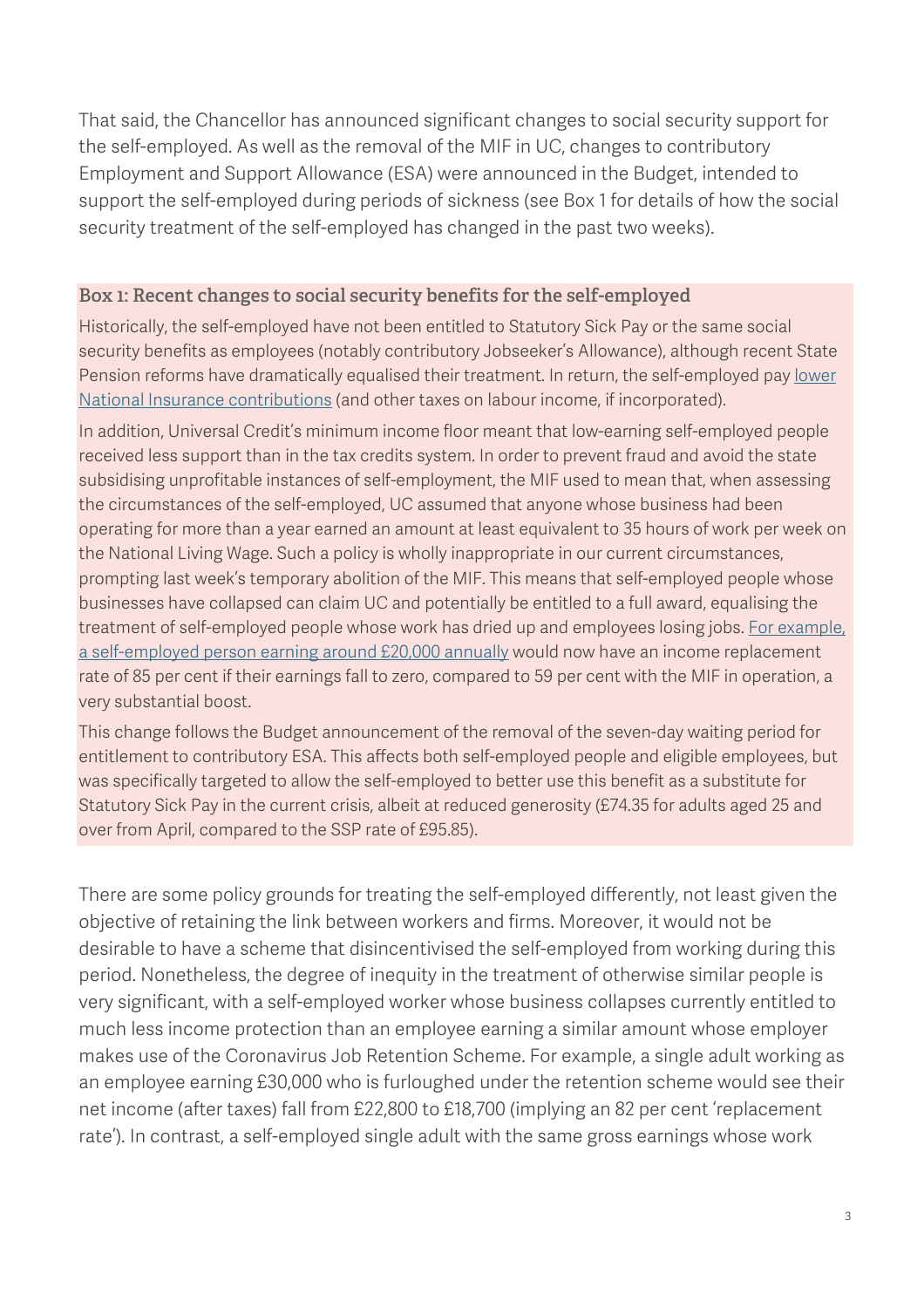dries up and who therefore moves onto UC would experience a drop in net income of £23,200 to £4,700 (a much lower replacement rate of 20 per cent). However, self-employed renters in this situation would get substantially more support to account for their housing costs: if that same self-employed adult were renting a typical one-bed at the 30<sup>th</sup> percentile of market rents, their income (before housing costs) would only fall to £10,200 (a replacement rate of 44 per cent). The picture in this final example has been improved by the recent increase to Local Housing Allowance rates.

On this basis, [pressure is](https://www.theguardian.com/business/2020/mar/23/coronavirus-mervyn-king-presses-rishi-sunak-over-pay-for-self-employed) rightly increasing on the Government from a number of quarters to offer more income support to self-employed people during this crisis. However, this is too narrow an approach to thinking about how to fill the gaps in the retention scheme. Two other gaps stand out.

First, many employees have already lost their job, and others will still do so in the months ahead despite the job retention scheme, not least as some firms go bust. [Evidence from](https://twitter.com/marthagimbel/status/1240619843348504576?s=20)  [other countries](https://twitter.com/marthagimbel/status/1240619843348504576?s=20) shows sharp and immediate unemployment increases in recent weeks, and a [recent YouGov](https://yougov.co.uk/topics/politics/articles-reports/2020/03/24/how-covid-19-affecting-british-opinions-jobs-and-w) survey suggests that 9 per cent of all employees have already had lost their job during this the crisis. All these ex-employees will be in exactly the same boat as the selfemployed whose work is drying up.

Second, those who face cuts in their contracted hours but are still able to do some work cannot benefit from the retention scheme (the same YouGov survey points out that 16 per cent of employees have already had their pay cut). For this group, cuts to their working time create a problem for family incomes. But there is a much greater issue of these workers preferring to be furloughed entirely rather than having their hours reduced. Given our wider objective of maintaining whatever economic activity we can amidst necessary measures to combat the virus, this is deeply undesirable.

<span id="page-3-0"></span>[Figure 1](#page-3-0) summarises the disparities in net income replacement rates (the proportion of net income before the crisis started that is retained during the crisis) across these groups. It shows that from pre-crisis annual earnings of around £14,000 upwards, replacement rates for employees and self-employed people moving out of work and onto UC are less than half those of comparable employees on the retention scheme with the same pre-crisis earnings.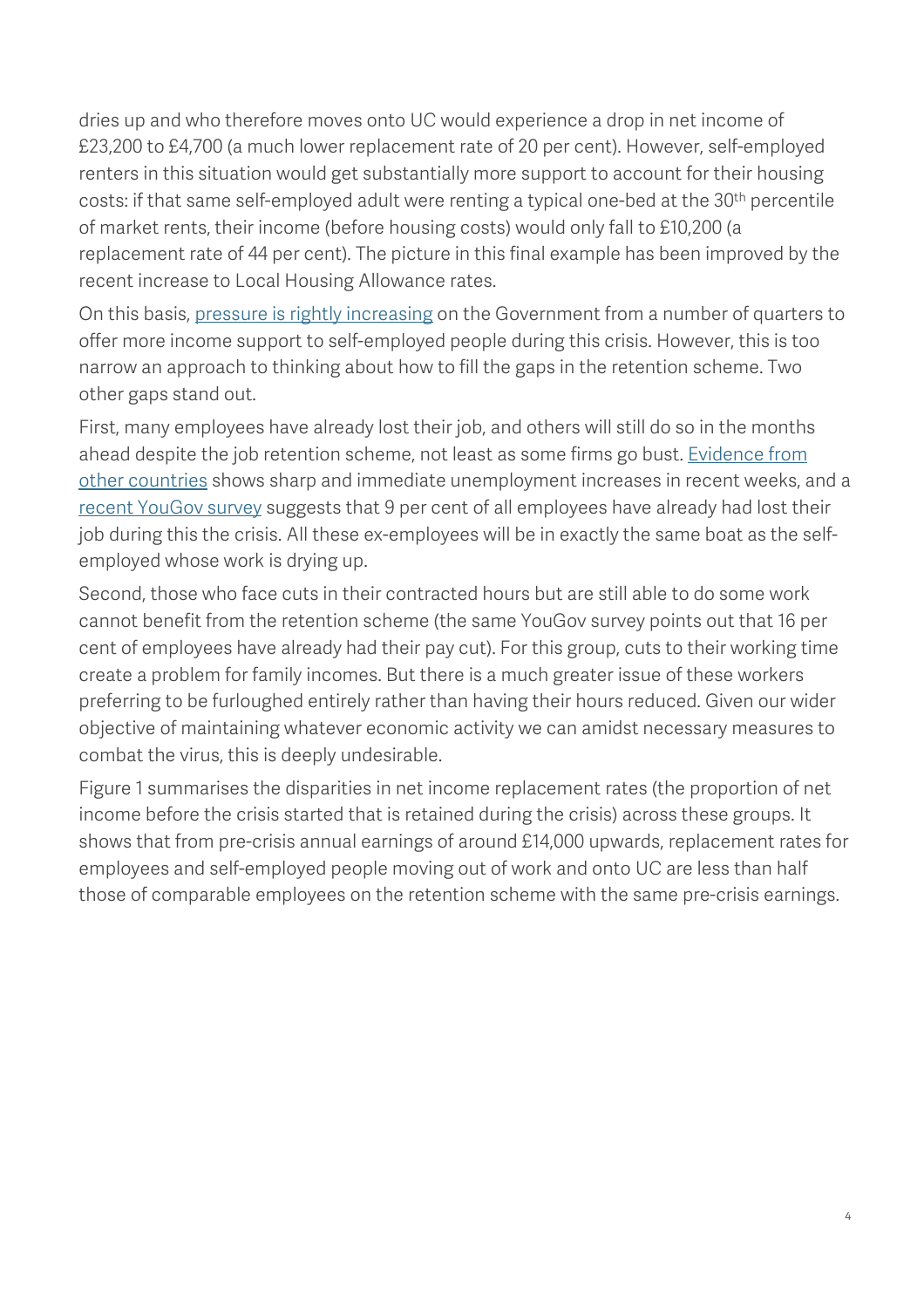## Figure 1 **Employees and self-employed people missing out on work face much bigger income losses than employees on the retention scheme**



Net income replacement rates for example single adults experiencing work reductions: 2020-21

Notes: Single adult assumed to be aged 25+ and a home owner. Employees and self-employed people actually have very slightly different replacement rates due to different National Insurance payments, but these differences are very small and so the red line simply shows results averaged across the two. Source: RF analysis using the RF microsimulation model.

The task for policy makers, then, is to plug these three gaps in the income support package as a matter of urgency, given there is no strong case for treating these groups so differently. When doing so, it is important not only to protect incomes but to design a system that avoids making the economic hit from the crisis any deeper than it needs to be. But finding solutions for these other groups is far from straightforward. This note proposes a three-part policy package to address these gaps. The Government should:

- Make immediate changes to the social security system to ensure more people receive significant support if their income falls, recognising that means-tests in the system currently prevent it providing much compensation;
- Replicate the support of the Coronavirus Job Retention Scheme via a new Coronavirus Compensation Scheme both for the self-employed and employees losing their jobs; and,
- Extend the already-announced Coronavirus Job Retention Scheme to employees experiencing hours cuts, so as to cover 80 per cent of the earnings lost, rather than just protecting those whose pay falls to zero.

## The self-employed are a diverse group and many do face significant risks in this crisis

The Government's initial focus on employees has attracted criticism, but it is understandable given that 90 per cent of those working in some of the largest and hardest-hit sectors – such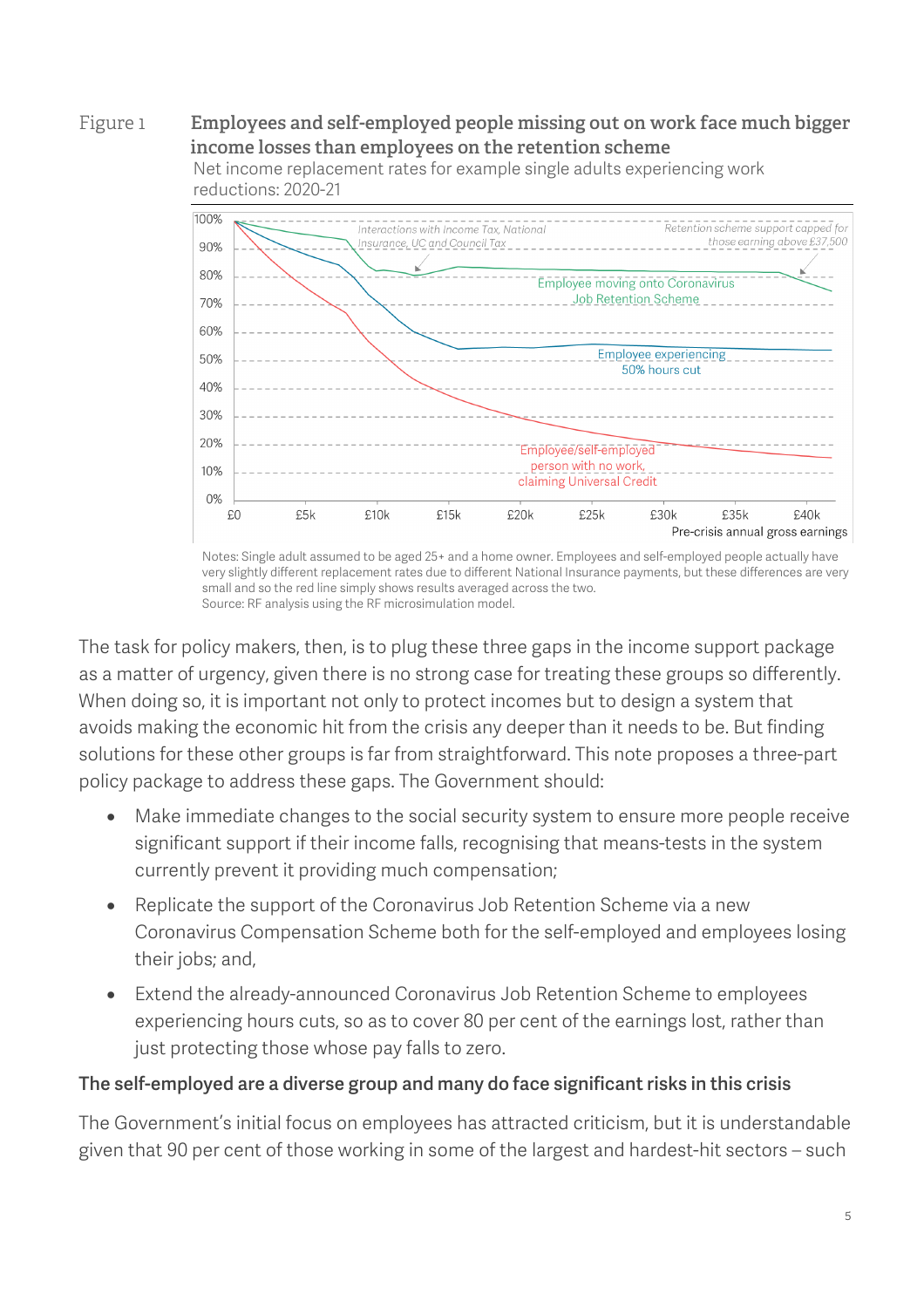as hospitality and non-food retail – are employees. Given that firms faced immediate decisions about laying workers off, and that addressing the needs of employees without work is relatively straightforward (given the existence of PAYE data), this was the right priority.

However, it is also right to turn now to support for the self-employed, many of whom face material threats to their livelihood during this crisis. We estimate, for example, that over onethird of Britain's five million self-employed people may have to stop working either because they work in sectors most heavily affected by social distancing, or in order to care for children who would have otherwise been at school [\(Figure 2\)](#page-5-0). The number of self-employed people at risk will grow significantly if in the coming days the recent restrictions on movement are tightened further: there are hundreds of thousands of self-employed construction workers, for example. Others will also be affected by the general economic slowdown.

#### <span id="page-5-0"></span>Figure 2 **Over one-third of the self-employed are at risk of losing their income due to government restrictions on work and movement**

Estimated number of self-employed people affected by the Government's response to the coronavirus crisis: UK, 2019



Notes: For detail on those at risk from social distancing, see: Resolution Foundation, Doing what it takes: Protecting firms and families from the economic impact of coronavirus, March 2020. The number of self-employed who will have to care for children no longer at school estimated based on sectors 'critical to the Covid-19 response' as set out in Government guidance. All those in relevant sectors (assigned according to SIC2007 four-digit level codes) are deemed 'critical'. We assume that in the first instance any non-working adult aged 19-69 who is not sick, injured or disabled will care for any children no longer able to attend school. If no such adults are in the household, then one existing worker from the household is assumed to be affected by school closures. We do not account here for children who are able to attend school for other reasons e.g. vulnerable children. Source: RF analysis of ONS, Labour Force Survey.

As with those employees most at risk from this economic shock, the at-risk self-employed are lower paid than their counterparts working in other parts of the economy. Typical weekly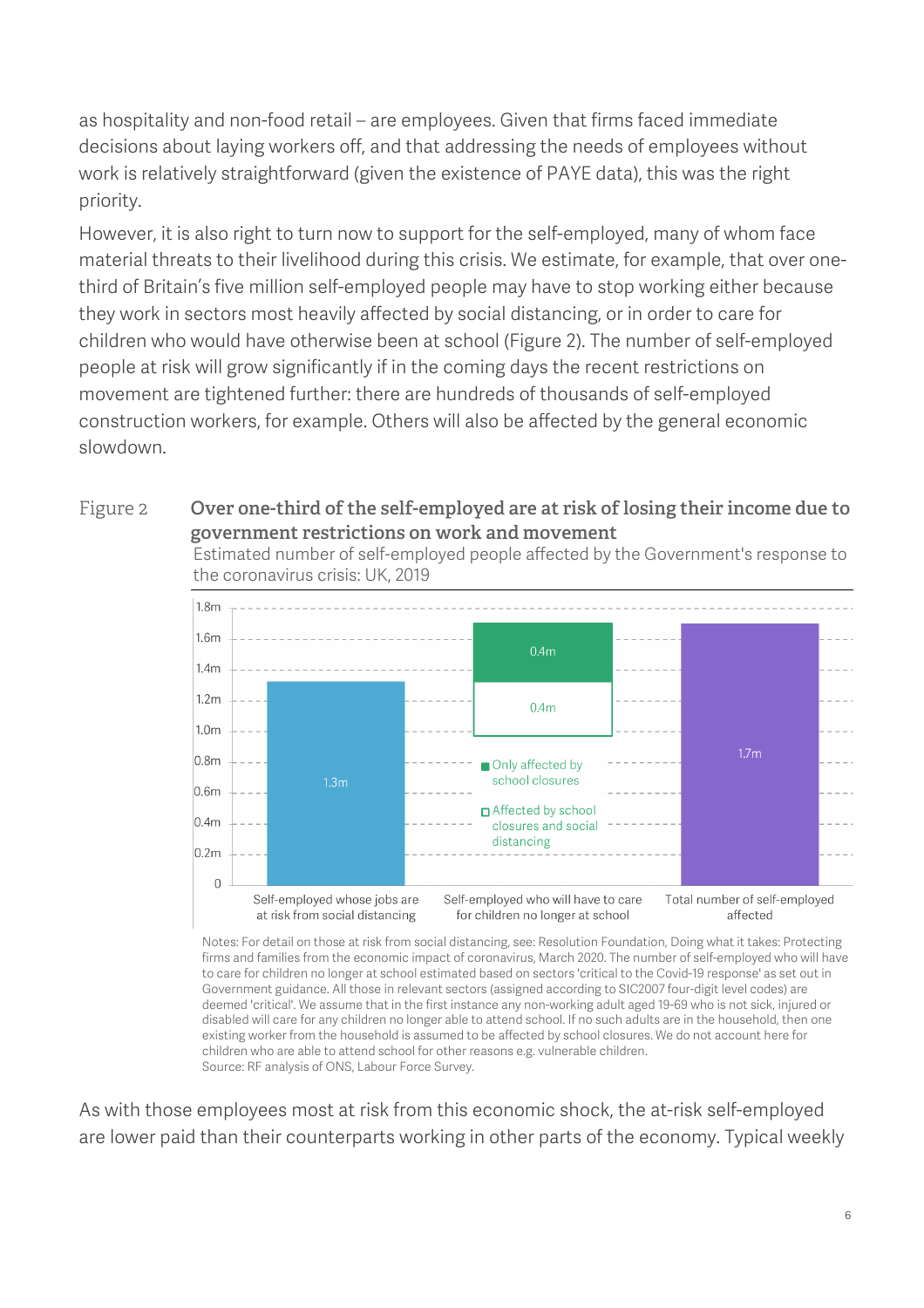earnings for at-risk self-employed people are 27 per cent lower, at £210, than the median weekly earnings of the self-employed group as a whole (£280). At-risk employees have [typical weekly pay of £320,](https://www.resolutionfoundation.org/publications/doing-what-it-takes/) 30 per cent lower than typical pay for all employees.

It's worth noting, however, that while many self-employed people are relatively low earning and at risk of work drying up in the current crisis, not all are. There is clear evidence of 'two tribes' among the self-employed: [previous research](https://www.ifs.org.uk/publications/14241) shows that while lower-earning selfemployed people (sole traders) have very low earnings that have fallen since the financial crisis, they are quite a distinct group from partners and company owner-managers, who have much higher earnings.

# More could be done to help the self-employed through the tax system, but this would be poorly targeted

As well as changes to the social security system, the Government's coronavirus response for the self-employed includes a delay to their self-assessment tax payment due on 31 July. More could be done through the tax system, for example by delaying these payments further if the crisis continues. Or, more ambitiously, the Government could lower bills for the selfemployed, including by raising their National Insurance threshold, or by temporarily abolishing their flat-rate Class 2 National Insurance payment of £159 per year. But this approach does not seem appropriate to the current crisis because it is very poorly targeted at those self-employed people most in need of support. It would be worth nothing to selfemployed people whose businesses collapse altogether, while giving a large tax cut to better-off and higher-earning self-employed workers. The tax system could play a major role in a future crisis, but it doing so will require major systems changes, building on those the Government has been slowly progressing as part of th[e Making Tax Digital](https://www.gov.uk/government/publications/making-tax-digital/overview-of-making-tax-digital) project.

# Further support for the self-employed and workers who lose their jobs should be provided through the social security system

The social security system has so far been the vehicle via which the Government has sought to provide swift support to the self-employed during this crisis. [Box 1](#page-2-0) (above) set out how recent announcements have changed self-employed people's entitlements to social security benefits. These changes have partially unwound the long-standing idea that the selfemployed should receive less support through the social security system than employees, in return for lower National Insurance contributions. However, there is scope for the Government to go further in a way that will benefit both self-employed people whose work dries up and employees who lose their jobs.

Like most means-tested benefits, entitlements to UC are assessed against both family income and savings, with payments reduced if a family has savings above £6,000, and falling to zero for those with more than £16,000 put aside. This means that a self-employed worker who lives with a partner with their own earnings or who has high levels of savings may not be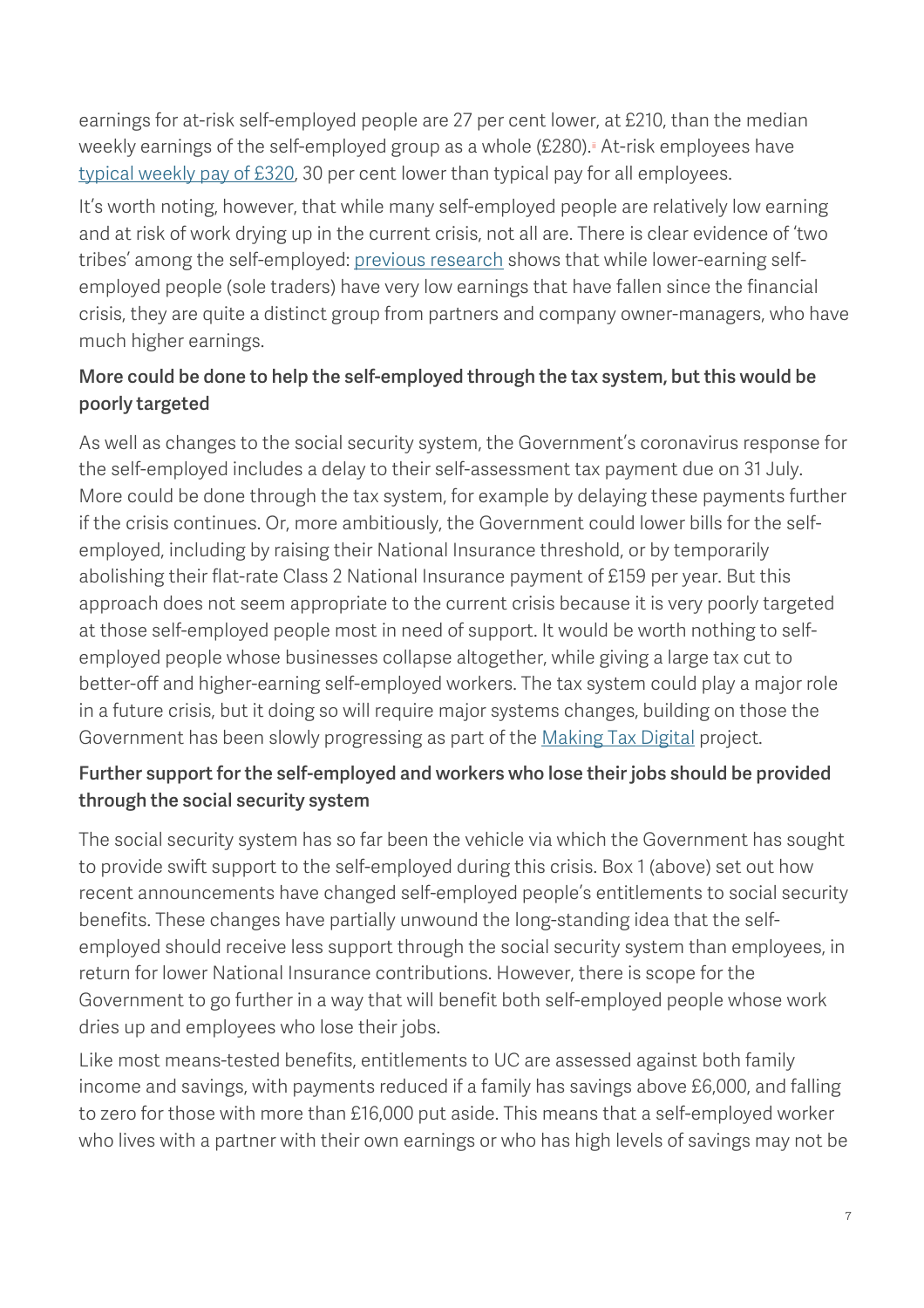able to access UC at all even if their business collapses. Of course, exactly the same situation is faced by an employee who is made redundant rather than being placed on the Coronavirus Job Retention Scheme, or whose employer goes bust.

For such families who cannot access UC, the only support they will receive from the state is the residual of our contributory, non-means-tested benefits system. Subject to having paid enough National Insurance contributions (broadly speaking, having been in work and paying in for most of the past two years), these people may be able to access contributory ('newstyle') ESA if they are off sick or have work-limiting health problems, or, for employees only, contributory ('new-style') Jobseeker's Allowance (JSA). These benefits have historically paid at the same rate as the basic rate of UC (a main adult rate of £74.35 from April), but unlike UC, they were not increased in the Chancellor's announcements last week.

There are, therefore, two solutions that would help people in this situation who are unable to benefit from the Coronavirus Job Retention Scheme and also receive only minimal compensation via the benefits system.

First, the Government could increase the value of those non-means-tested elements of the current system by raising rates of contributory JSA and ESA, at least equalising them with the new, more generous, rates of UC, at £94 a week, and potentially going further. We recognise that operationalising such increases is much harder than making changes to UC, but – if it can be done – it should be. To ensure support reaches the self-employed, the Government would need to (temporarily) amend contributory JSA to allow self-employed workers with sufficient National Insurance contributions to claim. The exclusion of the selfemployed from contributory JSA has always been justified by virtue of their lower contributions, and the challenges of assessing their work status. Given the way that this crisis is affecting the demand for many types of self-employed work, and the considerable support being offered to employees, neither of these concerns should be a priority right now.

The effect of this change on a single self-employed person or employee with prior earnings of £30,000, and not eligible for UC due to savings, would be an improvement in net income replacement rates from 16 per cent to 20 per cent (an increase in out-of-work incomes of £1,040 per year). A typical self-employed worker in the sectors most at risk from the latest lockdown measures (earning £210 per week), would maintain half (51 per cent) of their net income after this change.

This focus on JSA and ESA raises another equity concern, which relates to the fact that, while UC has been in operation for all new benefit claims for over a year, a not insignificant number of people are still in receipt of the legacy (income-based) JSA and ESA under the old benefit regime. These people are principally the longer-term unemployed or those with lasting health conditions. [Box 2](#page-8-0) sets out the reasons why the Government would be advised to carry the recent increase to UC rates over to this group, avoiding a problematic additional inflow into UC at just the wrong time.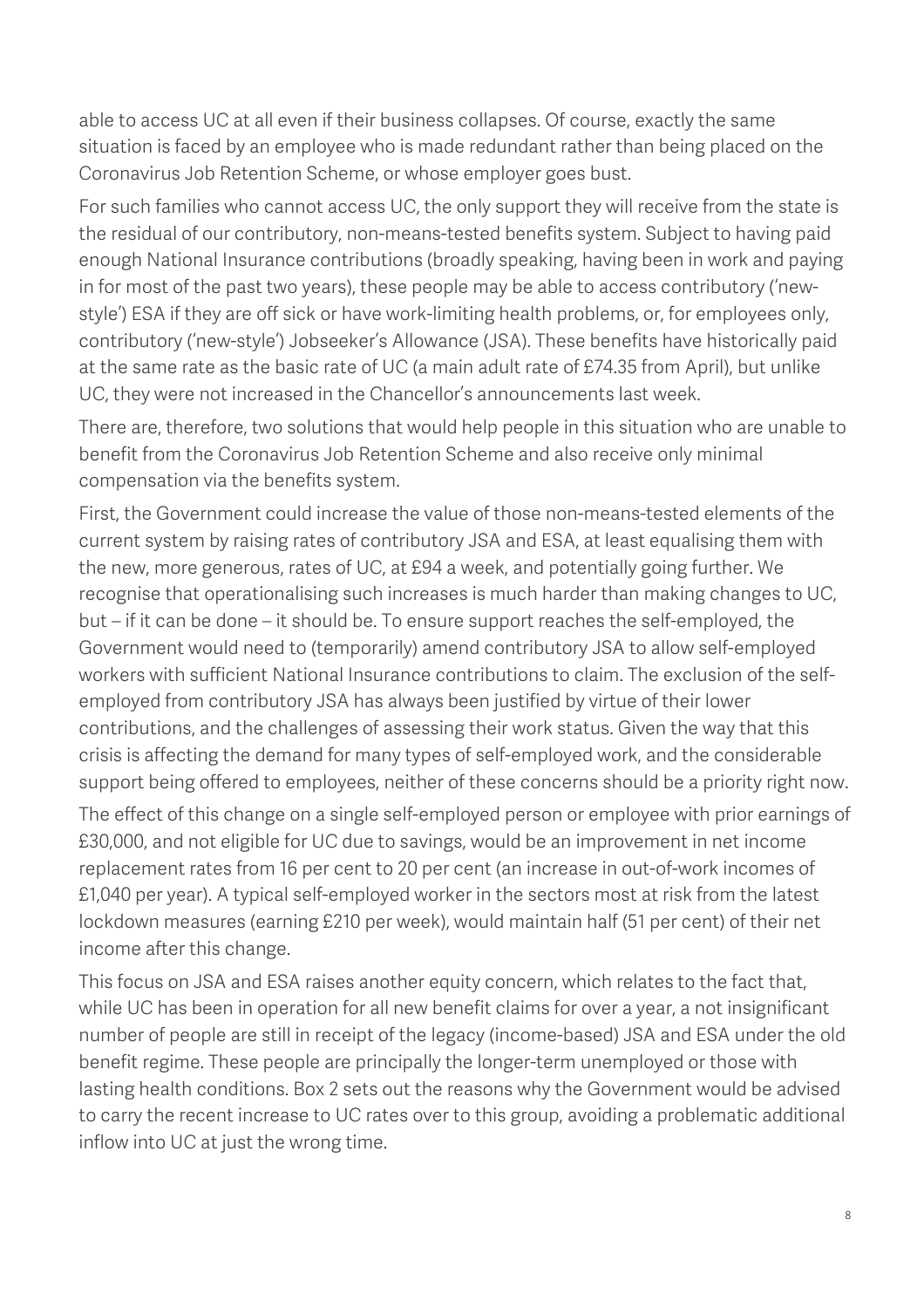## <span id="page-8-0"></span>**Box 2: Legacy benefit uprating in light of recent changes to Universal Credit**

Like contributory JSA and ESA, last week's announcements did not affect the income-based versions of these benefits. Income-based JSA and ESA were closed to new claims across the country by the end of 2018, with claimants instead directed to Universal Credit. Nonetheless, there remain around 100,000 income-related JSA claimants today, who will now receive £20 per week less in benefits than their out-of-work counterparts who are already on UC or who move onto it in the coming weeks and months as the crisis escalates.

This disparity between older and newer claims is hard to justify on equity grounds, drawing an arbitrary distinction between existing claimants who are on UC and benefit from the uplift, and longer-term existing claimants on legacy benefits, who do not. This inequity is analogous to the inequity between employees and the self-employed as a result of the Coronavirus Job Retention Scheme. Moreover, this difference creates a strong incentive for the entirety of the legacy JSA caseload to close down claims and make a new claim for UC.

There are also around 200,000 remaining income-related ESA claimants in the work-related activity group. Many of these people will have protected elements in their claim so would be likely to want to stay put. But some will not and so, like the legacy JSA caseload, may be motivated to close down their claim and make a claim for UC as soon as possible. (The roughly 1.2 million income-related ESA claimants in the support group are unlikely to be motivated to make the switch, as the loss of their extra support group income during the 13-week assessment period would offset the one-year increase in the UC standard allowance.)

Given the current pressures on Jobcentre Plus services, processing tens of thousands of new UC claims unrelated to the rise in unemployment would be an extremely undesirable addition to the workload. For these reasons, and subject to the practical challenges of operationalising such a change quickly, the Government should apply the recently announced benefit uplift to income-based JSA and ESA, too.

The second approach that the Government could take in order to reduce the impact of means testing on income support from the social security system is to reduce that means testing. Within UC, the Government could limit, or temporarily suspend, the so-called capital tests on savings. Scrapping this test entirely would bring UC intp line with the legacy system of tax credits, where entitlements do not depend directly on capital at all. Although the UC IT systems would take a considerable time to operationalise formally a suspension of the savings means-test, the Government could legislate to allow both claimants and Jobcentre Plus staff to say that a family has zero savings, whatever their actual savings levels.

## The Government should partner the Coronavirus Job Retention Scheme with a new Coronavirus Compensation Scheme

While many calls for greater protection for the self-employed have asked for them to be included within the Retention Scheme, that is not the right approach. This is for two reasons. First, there is a very practical issue that neither the self-employed nor employees who have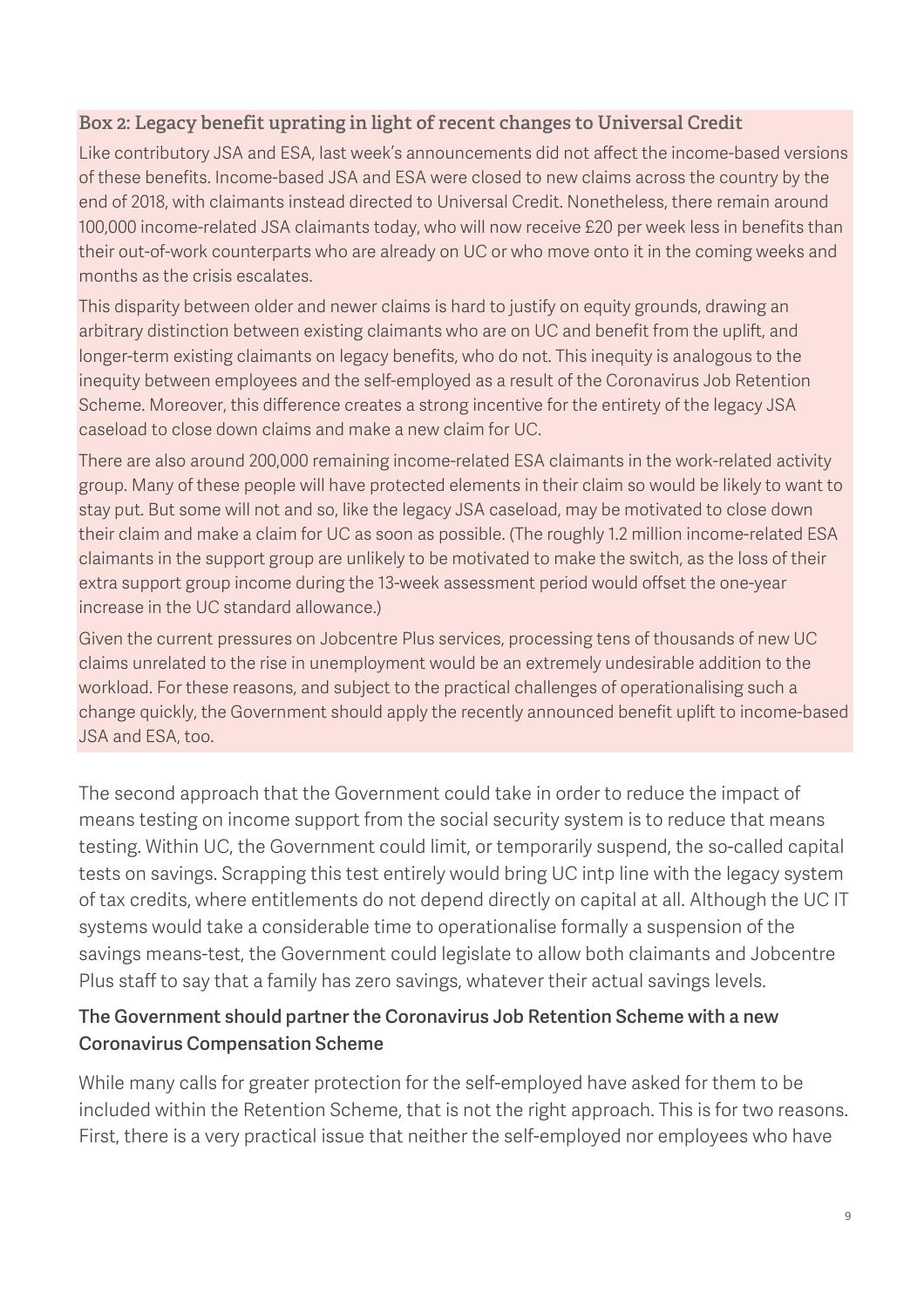lost their jobs have an employer to make a claim to HM Revenue and Customs (HMRC) on their behalf, and HMRC does not have the equivalent of recent PAYE data for the selfemployed (we mention this as this looks to be the test that HMRC will use to confirm that an employee was in fact in post before the outbreak). This means that the delivery mechanism for the retention scheme just can't work for these other groups. More importantly, what those facing income hits in these groups need is compensation, rather than retention pay, and so to get it a new scheme will need to be established – a Coronavirus Compensation Scheme – operating alongside the retention scheme.

This scheme would see employees who lose their jobs, and the self-employed whose work dries up, applying direct to the state for compensation, without using employers as the delivery mechanism. The approach should be consistent across the self-employed and employees losing work, which would suggest that payments could be made at the same 80 per cent level as that seen in the retention scheme, but crucially that the mechanisms for proving past income would be different.

For the self-employed, as in schemes being introduced in countries like [Norway,](https://www.telegraph.co.uk/money/consumer-affairs/self-employed-people-want-government-help-us-survive-coronavirus/) compensation levels should be based on an average of up to (depending on how long someone has been self-employed for) three years of past profits, as reported on selfassessed tax returns. To make such a system implementable, individuals should report those profits to HMRC. This is not a perfect solution, especially given the volatility of income of the self-employed: we estimate that the earnings of the average self-employed person changed by one-third between 2016-17 and 2017-18, compared to a change of just 9 per cent for the average employee.<sup>ii</sup> But it seems the best that can be done in relatively short order.

For laid-off employees, the information required is much easier to provide via recent pay slips. Again, HMRC has access to PAYE data to check for fraud.

# The Government should also extend the Coronavirus Job Retention Scheme to cover employees facing hours reductions

Although the existing retention scheme cannot be used to cover the self-employed, it should be used to reduce the income hits for those experiencing reductions in hours. The scheme should be extended to cover the portion of pay lost for those experiencing hours reductions at the 80 per cent rate, rather than the current binary approach which just replaces pay for those whose hours fall to zero.

This is important both to reduce the fall in family incomes for those affected by cuts in hours, but also crucial in avoiding accidently increasing the hit to economic output that will arise from the outbreak. Specifically, this extension will remove the incentive for individuals to not work at all (and thereby receiving 80 per cent of their previous pay), rather than continuing to, for example, work half time (and have their pay cut in half).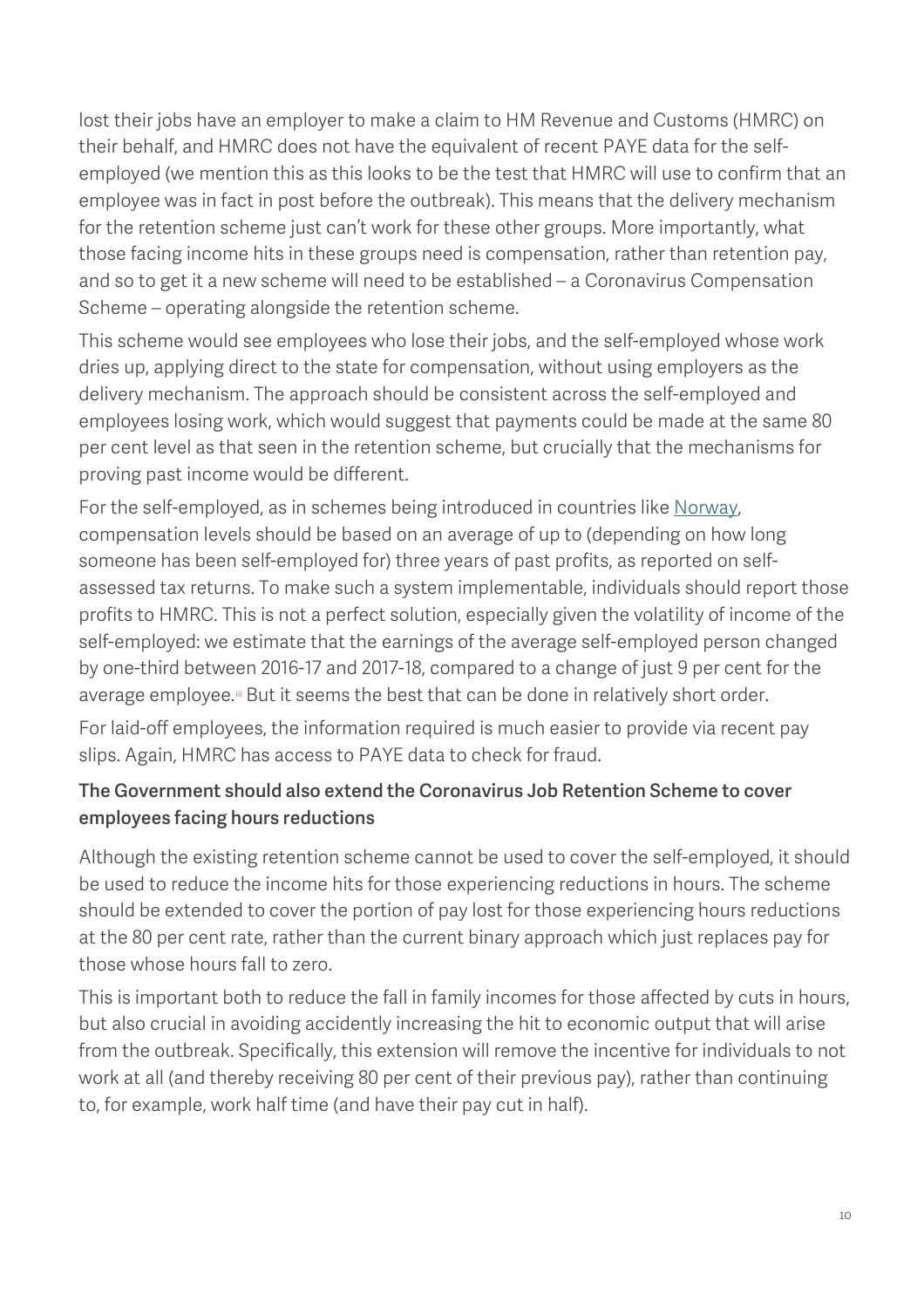## These measures will bring will bring further significant costs for the Exchequer

These new measures would extend an already unprecedented package of measures set out by the Government. To illustrate the scale of the costs involved, [Figure 3](#page-10-0) sets out the gross costs to the state of an example caseload of one million people in each of the different groups discussed moving onto a new compensation scheme, or the existing retention scheme, over an initial three-month period, with incomes replaced at 80 per cent. Given the significant pressure these schemes collectively will place on the Treasury, we also provide costings for a lower 66 per cent replacement rate, although the Government may well feel it cannot now row back on the 80 per cent promised for retained employees.

### <span id="page-10-0"></span>Figure 3 **Retention and compensation schemes in the current crisis entail significant Exchequer costs**

Estimated costs of the Coronavirus Job Retention Scheme and Coronavirus Compensation Scheme per one million beneficiaries, over three months: UK, 2020-21



Notes: The total size of populations shown is broadly in line with the increase in unemployment that took place following the financial crisis (1.09 million). The composition of the population is determined such that those at 'high risk' of unemployment are four times as likely to use the scheme as those at 'low risk', and those at 'medium risk' are twice as likely to use the scheme as the 'low risk' group. 'High risk' is defined as those working in industries most likely to be directly affected by the public health response to coronavirus, e.g. retail of non-food products, passenger air transport, recreation, hotels, restaurants and pubs. 'Medium risk' is defined as those who work in occupations for which home-working is all but impossible, assumed to be Standard Occupational Classification codes 5-9. 'Low risk' is all other employees/self-employed people. We assume that some low-risk employees will need support not because of the direct impact of the public health response, but because of the broader hit to demand that it causes. Costed using 2019 figures for gross weekly pay for employees, and 2017-18 figures uprated by inflation to 2019-20 prices for self-employed.

Source: RF analysis of ONS, Labour Force Survey; DWP, Family Resources Survey.

The cost for self-employed people is slightly lower than an equivalent scheme for employees – £3.6 billion if one million were to move on a retention scheme with an 80 per cent replacement rate – given their lower earnings. Given these costs, the lower typical earnings of the self-employed, and the need to avoid incentivising highly-paid self-employed workers